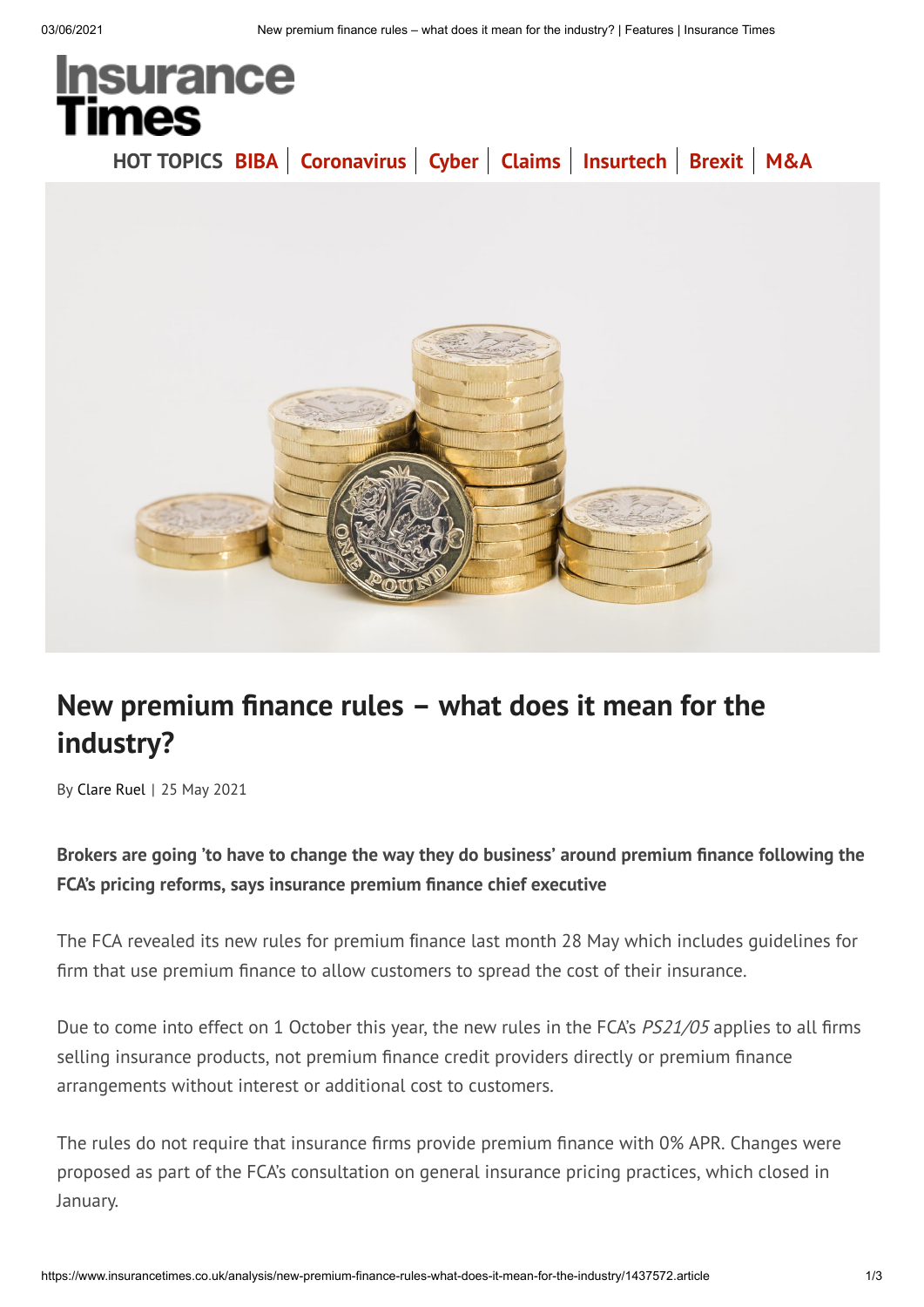The new guidance states:

- Premium finance sold alongside insurance provides fair value for customers and the costs associated with it will not detrimentally affect the value of the insurance produce.
- Any remuneration related to retail premium finance is consistent with the firm's obligation to act honestly, fairly and professionally in their customers best interests.
- They give clear information about the costs of the retail premium nance arrangements and make clear that this makes the contract more expensive.
- They do more than simply ask the customer to choose between paying monthly and annually to ensure customers actively choose to take premium finance.
- Firm's remuneration arrangements in relation to retail premium finance do not give an incentive to offer retail premium finance with greater costs to the customer where a better aligned arrangement with the customer's interest is available.

## **Point of sale**

Speaking about these changes, Ravi Takhar, insurance premium finance provider Bexhill's chief executive, told *Insurance Times*: "What the FCA does not like is insurance brokers charging high finance costs to people spreading the price of their insurance premium."

He predicts it might become like the point-of-sale market – 'buy now, pay later' – where you buy something and spread it over 10 or 12 months. Previously, for insurance, customers would probably have to pay between 10% to 20% for the right to spread the payments."

This he said could see the industry move to a payments system similar to the one used by Swedish fintech company Klarna, which allows customers to "buy now and pay later".

Takhar said the FCA would say this approach is fairer for the customer, but where does it leave the insurance industry? Likening this model to Klarna, Takhar said that if you buy shoes for example, using the fintech, the retailer would pay Klarna commission but the customer is offered 0% interest to spread the cost. "It's going to be the same for insurance – the insurer or broker is going to have to pay for spreading the payments to its customers," he added.



**Read more…FCA pricing report benets customers -but is there more to it?**

Not subscribed? Become a subscriber and access our premium content